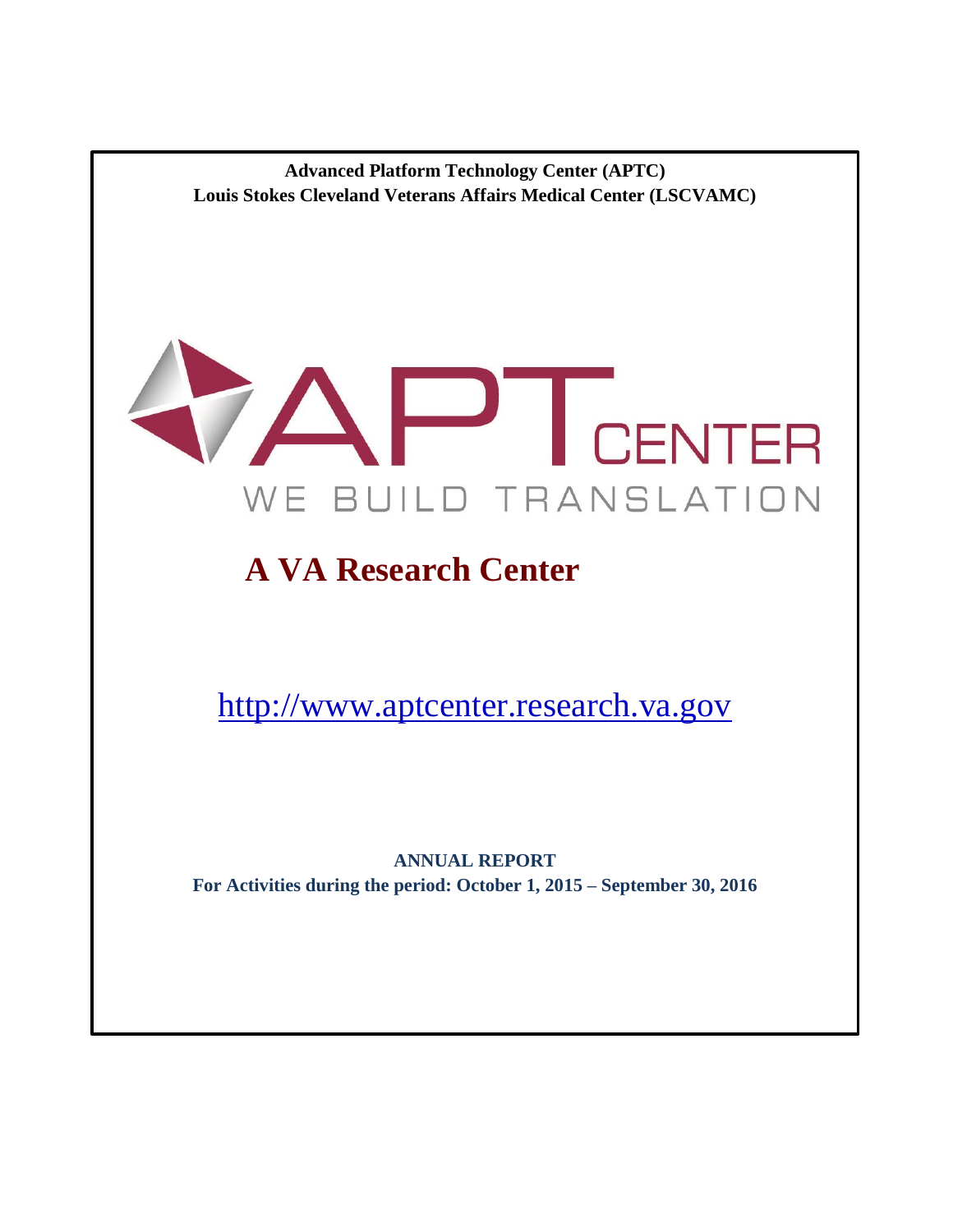### **NARRATIVE SUMMARY**

## **KEY IMPACTS**

**1. APTC Core Investigator receives the Presidential Early Career Award for Scientists and Engineers.**



APTC Core Investigator Dr. Paul Marasco received the 2016 Presidential Early Career Award for Scientists and Engineers (PECASE) during a White House ceremony. The PECASE Awards recognize some of the finest

scientists and engineers who, while early in their research careers, show exceptional potential for leadership at the frontiers of scientific knowledge during the twenty-first century. The PECASE Award is the highest honor bestowed by the U.S. government on outstanding scientists and engineers beginning their independent careers. Dr. Marasco leads a number of multi-institution and international projects funded across the National Institutes of Health (NIH), the Defense Advanced Research Projects Administration (DARPA), the Department of Defense's Congressionally Directed Medical Research Program, and APTC's Innovation Incentive.

**2. APTC Core Investigators demonstrate first neuroprosthesis that allows a patient with multiple sclerosis to walk again.** 



*Walking: (L) w/out stimulation (R) with stimulation*

APTC Core Investigators Dr. Stephen Selkirk and Mr. Rudi Kobetic released a video demonstrating a breakthrough in neural stimulation (NS) application. The video chronicles the ability of a Multiple Sclerosis (MS) patient who is now able to walk again with a temporary NS system. NS is a technique that uses electrical currents to activate nerves innervating extremities affected by paralysis resulting from spinal cord injury, head injury, stroke and other neurological disorders. NS is primarily used to restore function in people with disabilities. The video shows a 41-year old veteran with MS walking with the assistance of NS. He had not been able to walk in several years. The NS system lends itself to modification over time to accommodate progressive disability as the MS disease progresses.

#### **3. Projects funded by DARPA enable amputees to feel the world through their prostheses and prompt a meeting with the Secretary of Defense.**

Drs. Triolo and Tyler have received funding awards from the DARPA to restore sensory functions to amputees via neural stimulation. As part of the Hand Proprioception and Touch

Interfaces (HAPTIX) program, Dr. Tyler's team has integrated pressure sensors into a prosthetic gripper and packaged a sensory stimulation system for 6-week trial of in-home use. Dr. Tyler and one of his research subjects also visited with the Secretary of Defense (*right*) in September in Washington D.C. to demonstrate this prosthetic and its ability to sense touch and modify pressure. Dr. Triolo's team is evoking sensations such as touch, pressure, and movement at specific locations representing the missing toes,



foot and ankle of trans-tibial amputees. In their first subject, 37 out of 48 individual contacts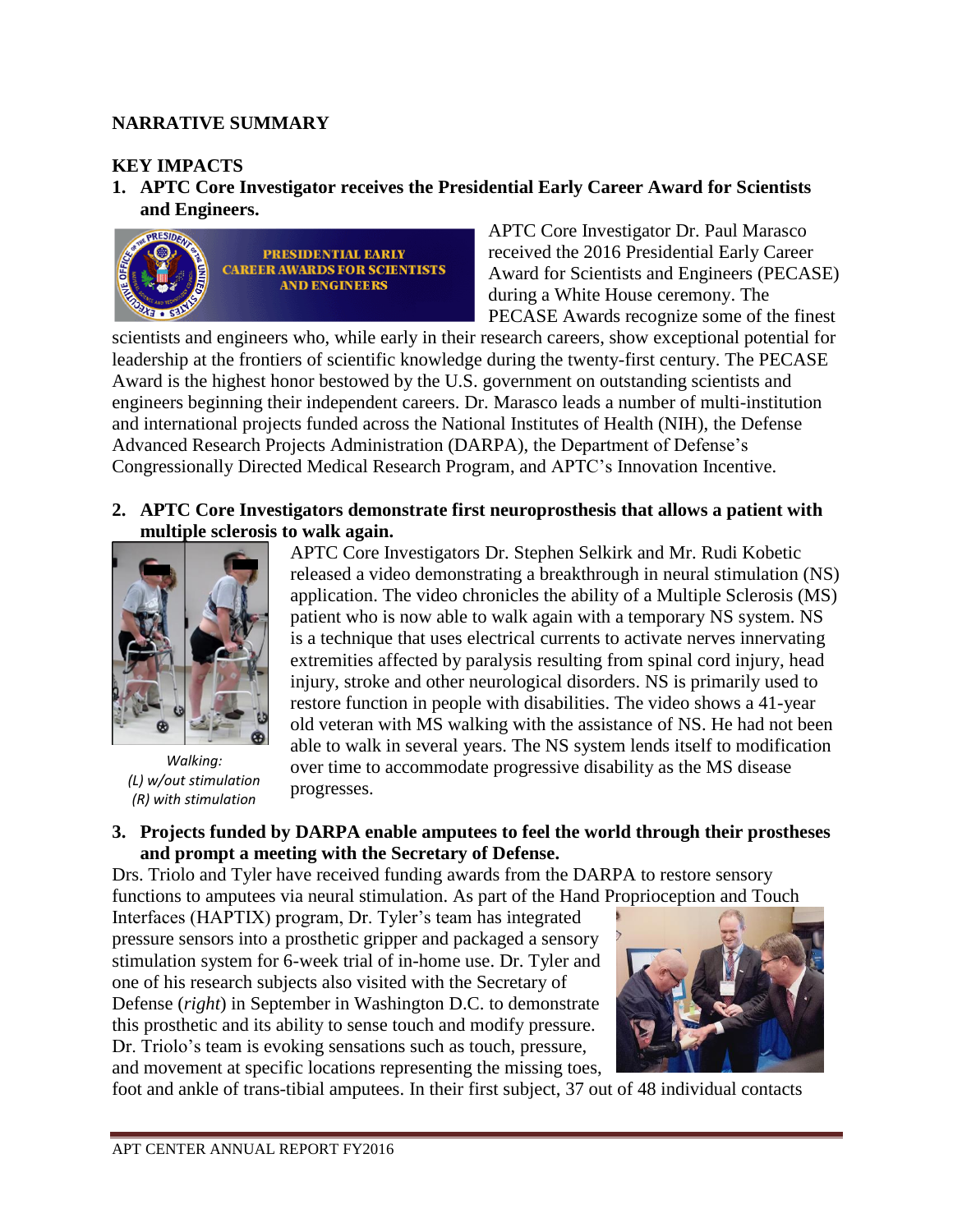(77%) elicited sensations that seemed to originate in the phantom limb. After three months of sensory stimulation, the subject's perception of the phantom limb in space changed from 6 cm below the end of the residuum to the same length and orientation of the intact leg.

# **4. Promising APTC early career investigators receive grant and recognition awards.**

APTC Core Investigator Dr. Steve Majerus received a Career Development Award (CDA) for his project "Real-Time Monitoring Device for Vascular Signals." This project investigates new techniques to rapidly screen vascular access patency in hemodialysis patients. Long-term dialysis success and cost depends on proper health of the patient's vascular access. Enabling new vascular access screening methods will enhance the quality of care for veterans on chronic dialysis and could reduce the financial impact of regular access surveillance on the VHA. APTC Core Investigator Dr. Aasef Shaikh received a CDA from the Dystonia Coalition to address current controversies in the clinical classification of head tremors in cervical dystonia using quantitative analysis to predict their pathogenesis. This research will lead to future studies into therapeutic strategies for head tremor. Dr. Shaikh was also chosen to receive the prestigious Grass Foundation – American Neurological Association (ANA) Award in Neuroscience. This award recognizes one outstanding physician-scientist in North America per year in the first five years of post-graduate/fellowship training who is conducting research in basic or clinical neuroscience.

### **5. APTC Investigators secure and license multiple medical inventions important to Veteran's health.**

APTC continues to be highly productive in the intellectual property arena. Associate Investigator Dr. Huang secured a license this year for his wireless pressure sensing insole. Core Investigators



Drs. Bogie, Capadona, Triolo and Tyler were awarded a total of five patents this fiscal year for: 1) surface stimulation for wound therapy, 2) polymer nanocomposites, 3) high density peripheral nerve electrodes, 4) vertical lift walker (*left*), and 5) stimulus waveforms for natural sensation. APTC's collaborative partners (Cleveland Clinic and CWRU) submitted five

patent applications for Investigators Drs. Damaser, Majerus, Mohseni and Zorman. APTC Investigators Drs. Capadona, Damaser, Majerus and Stavrou continue the productivity with four invention disclosures.

## **6. APTC establishes an Innovation Site for the LSCVAMC in the national VA Innovator's Network.**



The APTC was responsible for the LSCVAMC being designated as one of eight new Innovation Sites in the national VA Center for Innovation (VACI). The VACI was established in 2010 by Secretary of Veterans Affairs to enable VA

employees, patients and their families to generate and test new and creative ideas for improving veterans' current and future needs. The Innovation Site at the LSCVAMC created by APTC Director Triolo focuses on creating, prototyping, and pilot testing new technologies for the health and independence of disabled Veterans, and harnessing the creative energy, expert knowledge, and willingness to try novel approaches inherent in the VA to overcome challenges to translating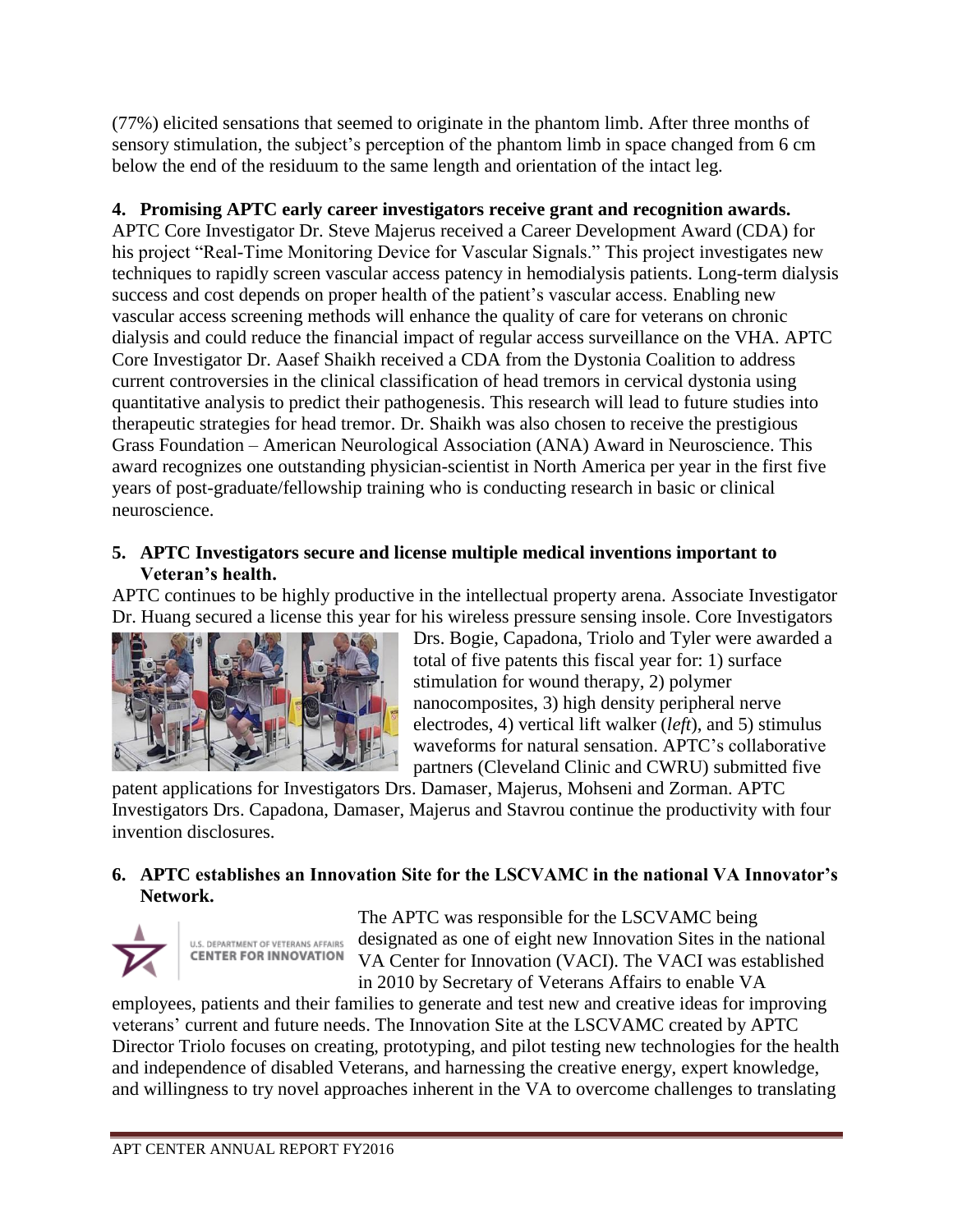innovations into practice. The VACI will enable LSCVAMC staff to more effectively work across organizational boundaries to implement and disseminate new devices and ways of working that best serve Veterans' needs.

## **KEY SERVICES**

**1. Modifications to APTC's standing and transfer technology for competitive "trike" riding brings worldwide attention to LSCVAMC.**



*Pilot: Michael McClellan*

Team Cleveland, led by APTC Executive Director Dr. Ronald Triolo, was formed from investigators and staff in the APTC and is one of 12 international stimulation-driven biking teams to compete in the first ever Cybathlon, or "Cyborg Olympics" in October, 2016. The Cybathlon is an international competition featuring events in six disciplines with physically disabled athletes using assistive technology, including arm and leg prosthetics, braincomputer interfaces, bike races using neural stimulation, power wheelchairs, and exoskeletons. Dr. Triolo's team pioneered applications of this technology to help individuals with leg paralysis to exercise, stand and take steps, and even maintain their

balance while standing or sitting. On July 26, 2016, five of Dr. Triolo's current research subjects competed in qualifying trials for the top two spots to represent Team Cleveland with local academic, medical, industrial and community leaders in attendance. This event, and the remarkable functional additions to the research device, brought local and national attention to the APTC and LSCVAMC, while the upcoming participation in the Cybathlon itself caught the attention of the international press. Team Cleveland was interviewed prior to the event by media representatives all over the world and was able to capitalize on the opportunity to bring awareness to the VA and spinal cord injury research being conducted in Cleveland, OH.

### **2. APTC Core Investigator exhibits at Congressional Manufacturing Briefing in Washington D.C. regarding progress in 3-D printing for biomedical applications.**

Dr. Kath Bogie exhibited at a briefing for congress members, scientists, entrepreneurs and technologists regarding applications for additive manufacturing in medicine. The briefing was hosted by Carnegie Mellon University and America Makes in conjunction with the House Manufacturing Caucus and the House Maker Caucus. Dr. Bogie presented prototypes her team produced using 3-D printing for healthcare applications. These included small flexible implantable sensors, a personalized heel tissue health testing device and aero-balls with variable softness for use in a low cost modular wheelchair cushion.

#### **3. APTC participates in outreach programs and family education through CWRU's Mean Green STEM Machine and LSCVAMC's bring your child to work day.**

The Mean Green STEM Machine Program is an ongoing after-school program for students aged 7-12. The program is a collaboration between the Salvation Army Learning Zone, Cleveland Public Library, and CWRU's Leonard Gelfand STEM Center. Volunteers, including APTC students, prepare hands-on activities that introduce young students to various STEM disciplines and careers. APTC students created a two hour neuroscience workshop that included using an EMG-powered robotic claw to manipulate objects, identifying structures in pre-dissected sheep brains, and using a "spikerbox" to listen to the neural signals generated by touching a dissected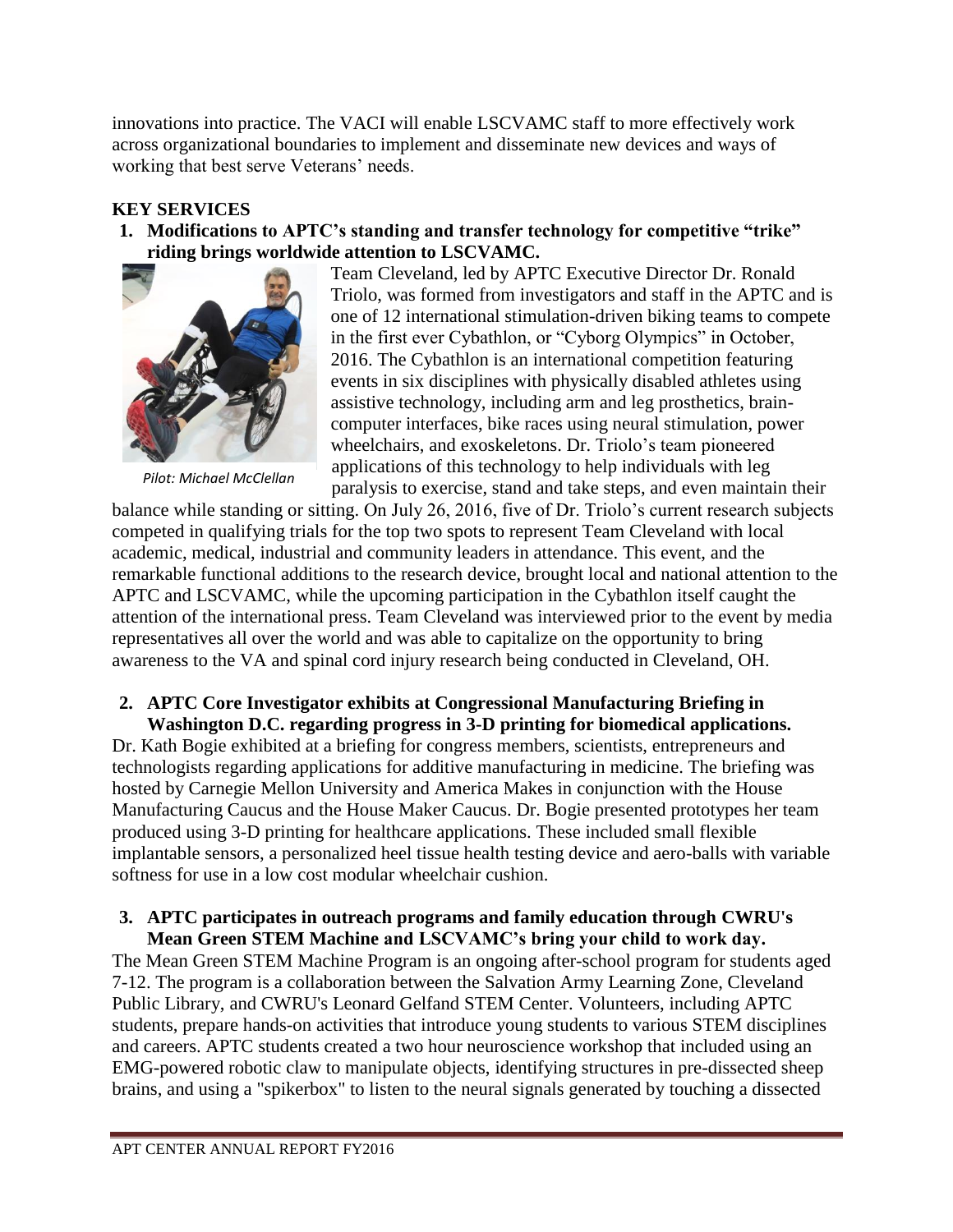cockroach leg. Dr. Ronald Triolo donated a game called Mindflex that involves wearing a headset that reads brain waves to levitate a small ball and steer it through an obstacle course.

On April 28, 2016, APTC participated in LSCVAMC's Take Our Daughters and Sons to Work Day. The program was designed to allow parents, guardians, and mentors to share their work lives; and introduce our nation's daughters and sons to the power and possibilities associated with a balanced work and family life. Researchers at APTC hosted 7th to 12th grade students throughout the day and spoke with those interesting in becoming engineers about why they decided on that career path, what classes they take in school, and other information about their education journey. The researchers also showed the students demos of their research.

## **4. APTC empanels 13 commercial organizations for inaugural external Industrial Advisory Board meeting.**

The Industrial Advisory Board (IAB) was created to solicit input from developers and manufacturers of commercial medical devices regarding APTC's overall program, and incorporate their advice into our thinking as we help investigators move their projects through the translational process. The ultimate success of later stage translational efforts moving technologies toward human use and potential commercialization is highly dependent on decisions made during early conceptualization, design and proof-of principle stages. We empaneled 13 members from segments of the medical device industry involved with neurotechnology, prosthetics and orthotics, cardiopulmonary or genitourinary health, skin health and wound care to serve on the IAB, and will convene the first meeting the fall 2016 with 12 out of 13 members participating. We intend to hold follow-up sessions every year.

## **5. APTC Core Investigator establishes Society of Pelvic Research as Founding Board member and Membership Chair.**

Founded in early 2016, The Society for Pelvic Research (SPR) is a new interdisciplinary scientific society founded by and for the careers and interests of basic and translational scientists interested in normal function and benign disease states of the pelvic viscera and pelvic floor. Dr. Margot Damaser is a Founding Board Member and Membership Committee Chair. Such a society is needed for promoting multidisciplinary interaction, intellectual cross-fertilization, networking for collaboration and career development through the regular dissemination of information via online resources, annual meetings and workshops, and published guidelines and standards for basic and translational science research.

### **6. APTC Core Investigator co-edits milestone book in the new field of female pelvic floor biomechanics.**

Biomechanics of the Female Pelvic Floor, Academic Press, Elsevier, Inc., Cambridge, MA USA, 2016, was co-edited by APTC's Dr. Margot Damaser and Dr. Lennox Hoyte from USF College of Medicine and Tampa General Hospital in Tampa, FL. Publication of Biomechanics of the Female Pelvic Floor is a milestone in the development of this new field, signaling the transition from a historically observation-based approach to science where the development of novel tests measuring competing hypotheses can be tested. This is the first book to specifically focus on this key part of women's health, combining engineering and clinical expertise.

## **7. APTC Core and Affiliate Investigators serve on the Editorial Boards of 12 journals and 174 panel review boards.**